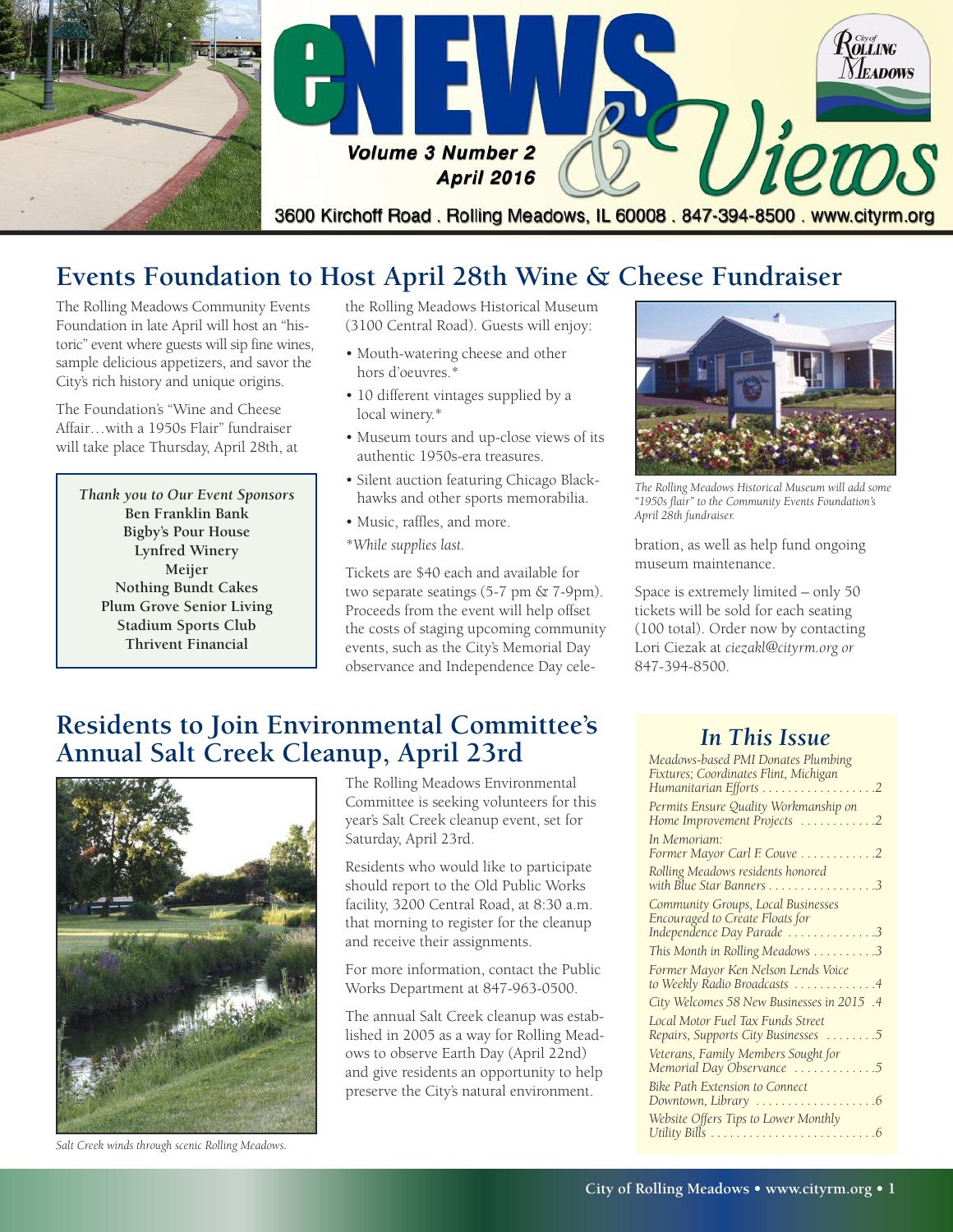### **Rolling Meadows Business Donates Plumbing Supplies, Coordinates Humanitarian Effort in Wake of Flint, Michigan Water Crisis**

Rolling Meadows-based Plumbing Manufacturer's International (PMI) donated hundreds of faucets and other plumbing supplies

to residents of Flint, MI, where water quality issues have made national headlines.

PMI also helped coordinate efforts by nearly 500 Flint-area plumbers to install the fixtures at no cost to residents.

"Seeing hundreds of volunteers gathered in one place was truly inspiring," explained Barbara C. Higgens, PMI's CEO and Executive Director. "The can-do attitude demonstrated by all the participants was heartwarming, but it is what we've come to expect

**PLUMBING MANUFACTURERS INTERNATIONAL** 

from these outstanding professionals and companies."

PMI is a not-for-profit industry association of plumbing product manufacturers. Member companies produce 90% of the plumbing products sold in North America.

For more information, visit **www.safeplumbing.org**.

# **Planning Home Improvement Projects? Community Development Department Permits Protect Homeowners' Most Valuable Investment**



Residents planning home improvement projects this spring have an important ally in the Rolling Meadows Community Development Department: the Department's permit process

*Valerie Dehner*

helps property owners protect their investment – and maximize its value – by guarding against poor workmanship that does not meet City safety codes.

"Tradespeople, such as electricians and plumbers, are certified by local or state authorities for a reason: to protect customers," Community Development Director Valerie Dehner explains. "The City's permit process is no different. Issuing permits for a particular project allows the City to schedule inspections to verify all work is performed properly and accord-



*Carl Couve served as mayor from 1991 to 1995.*

ing to code."

Most projects – from hot water heater installation to structural additions – require a permit. Other common home improvement projects where permits are required include new siding and roofing, patios, back yard sheds, and fencing.

State mandates for energy efficiency and lead-based paint removal also require permits for projects such as window replacement, and for remodeling work in homes built before 1978.

Residents who want to verify whether their project requires a permit may contact the Community Development Department at 847-506-6030. Visit the Department's Webpage, **www.cityrm.org/ 148/Community-Development**, for detailed information on the permit process and application forms.

#### *Common Home Improvement Projects That Require Permits Include:*

- Air conditioning
- Back yard sheds
	- Fencing
	- Heating
- Hot water heater
- New Window Installation
	- Patios and decks
		- Roofing
		- Siding

#### *In Memoriam* **Carl Couve Served as City Mayor, Alderman**

Carl F. Couve, who represented Rolling Meadows residents for 14 years as alderman and mayor, passed away March 7th. He was 84 years-old.

Couve served as 6th Ward Alderman from <sup>1981</sup> – 1991, and as mayor from 1991 – 1995. He was <sup>a</sup> member of the Rolling Meadows Plan Commission and Zoning Board of Appeals, and served as president of the Rolling Meadows Chamber of Commerce.

<sup>A</sup> graduate of Iowa's Grinnell College, Couve was <sup>a</sup> graphic artist who eventually starting his own business, BC Lettering.

He was also <sup>a</sup> pilot in the U.S. Air Force, earning the rank of 1st Lieutenant before being honorably discharged in 1958.

Couve is survived by his wife, Barbara, four children, and five grandchildren.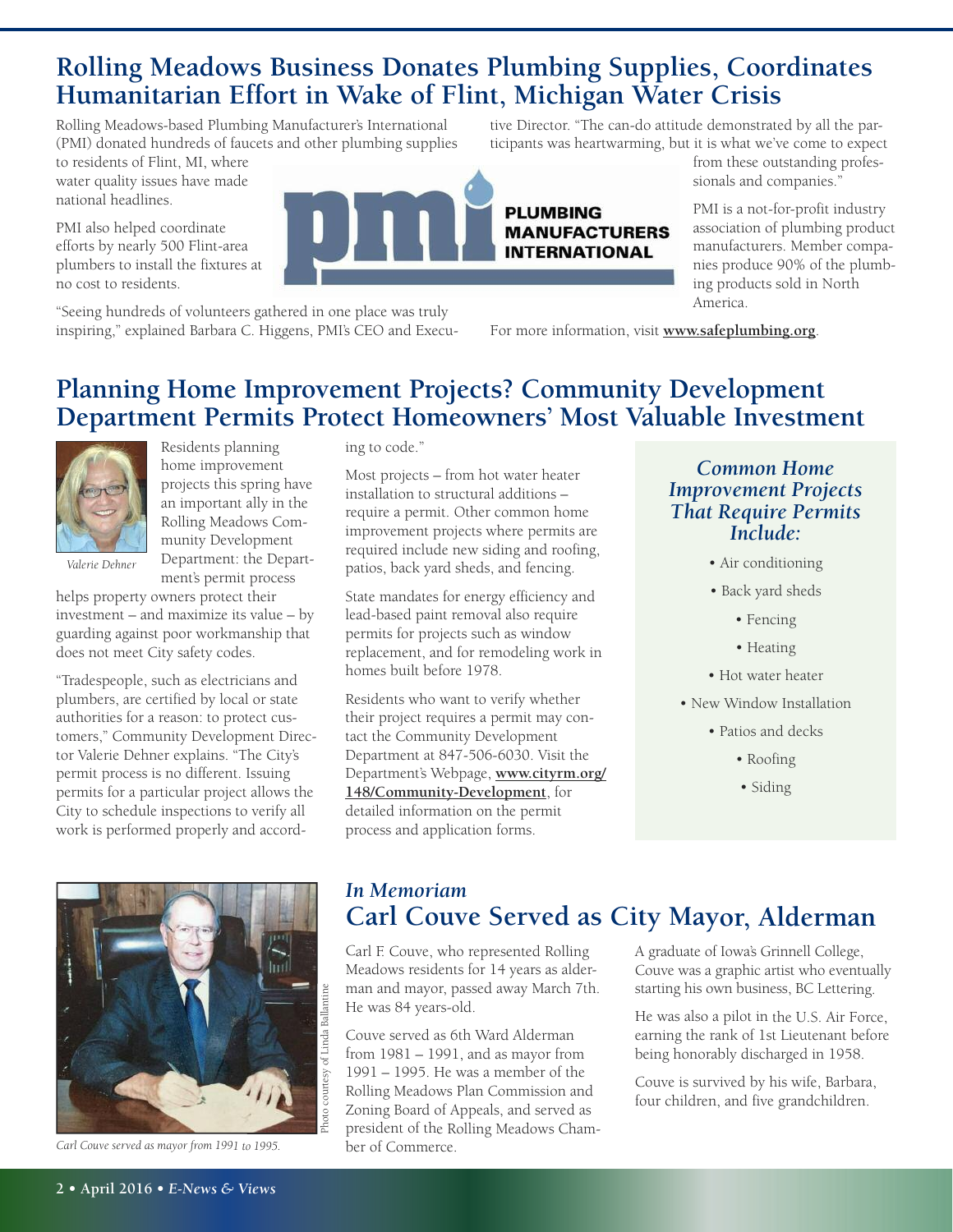

# **Residents Honored with Blue Star Banners**

Sisters Lindsey Alesch and Kelly Pfeiffer received Blue Star Banners that honor the service of their brother, United States Marine Corps Sergeant Daniel Megleo, during the Palatine Township Board of Trustees' February 22nd board meeting.

The tradition of the Blue Star Banner dates to World War I. Banners hang in the windows of homes where a family

member is serving in the United States Armed Forces.

Mayor Tom Rooney (far right), who attended the event with State Senator Matt Murphy (R-27th) and Illinois Representative Thomas Morrison (R-54th), calls the Blue Star Banner program "a moving tribute to the men and women who serve our nation."

### **Independence Day Parade Planners Issue Call for Community Floats**

Local businesses, community organizations, school groups, service clubs, and residents have a grand opportunity to showcase their American spirit this summer by entering floats in Rolling Meadows' annual Independence Day Parade.



*City officials welcome all kinds of decorative floats.*



*The Celebrate 60! Committee created a birthday cake float for last year's parade.*

This year's red, white, and blue spectacle will take place Monday, July 4th, 11:30 a.m. The parade will begin at Rolling Meadows High School before heading north on Jay Lane, west on Grouse Lane, north on Meadow Drive, and west on Kirchoff Road to the Rolling Meadows Shopping Center.

Parade applications are available online at **www.cityrm.org/631/4th-of-July**. For more information, contact Lori Ciezak, Assistant to the City Manager, at 847- 394-8500 or *ciezakl@cityrm.org*.



### *This Month in Rolling Meadows*

April 4th: **Yard Waste Collection Begins**

April 5th: **Economic Development Committee**, 6 pm, **Environmental Committee**, 6:30 pm; **Plan Commission**, 7:30 pm, all at City Hall

April 7th: **Adjudication Hearing (Parking)**, 2 pm, City Hall

April 11th: **Board of Fire & Police Commissioners**, 9 am, City Hall

April 12th: **City Council Meeting**, 7:30 pm, City Hall

April 13th: **Crime Stoppers**, 5:30 pm, City Hall

April 14th: **Adjudication Hearing**, 1 pm, City Hall

April 19th: **City Council Committee of the Whole**, 7:30 pm, City Hall

April 20th: **Water bills due**

April 21st: **Adjudication Hearing (Red Light)**, 2 pm, City Hall

April 22nd: **Earth Day**

April 23rd: **Annual Salt Creek Cleanup**, 8:30 am, Old Public Works (3200 Central Rd)

April 26th: **City Council Meeting**, 7:30 pm, City Hall

April 28th: **"Wine & Cheese Affair…with a 1950s Flair" Fundraiser**, 5-7 pm & 7-9 pm, Rolling Meadows Historical Museum (3100 Central Road). *Tickets required.* **See story on page 1.**

April 30th: **RMPD/DEA Prescription Drug Take-Back Collection**, 10 am – 2 pm, City Hall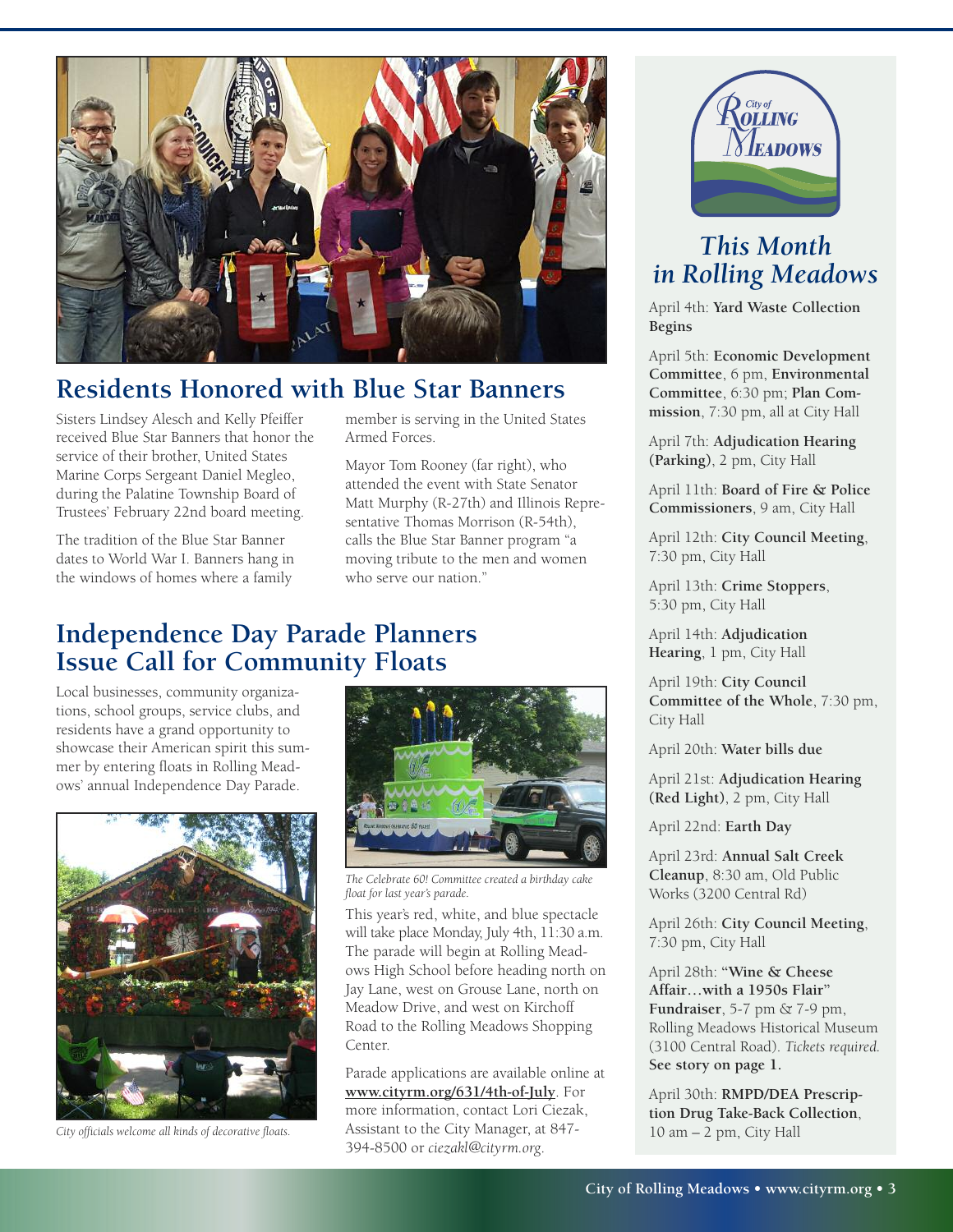#### *Where Are They Now?* **Former Mayor Ken Nelson Lends Voice to Weekly Radio Broadcast**

It's been nearly five years since Ken Nelson completed his second and final term as Rolling Meadows mayor, but term limits were not going to keep him from finding new ways to continue his long record of community service.

These days, thousands of residents throughout the Chicago area hear Nelson as a voice of the Chicagoland Radio Information Service (CRIS Radio). The station is an initiative of the Chicago Lighthouse, a

world-renowned social service organization that serves the blind, visuallyimpaired, disabled, and veteran communities.

Every Thursday after-

noon, Nelson spends several hours reading newspapers, including the *Chicago Sun-Times*, *USA Today*, and *Daily Herald*, to station listeners. The station's signal is carried on a sub-carrier frequency of WBEZ-FM, and can be accessed with a special receiver available through Chicago Lighthouse.

CRIS Radio represented an ideal opportunity for Nelson to "do something useful and continue to give back in some capacity," he explains. "I've always been com-

pelled to find ways to contribute. I enjoy bringing people together to help build stronger communities."

A Rolling Meadows resident since 1985, Nelson spent 16 years representing Rolling Meadows residents. He spent eight years as 1st Ward Alderman before serving as mayor from 2003 - 2011. He also served on the Plan Commission and chaired the Economic Development Committee.

#### *"CRIS Radio represented an opportunity to do something useful and give back in some capacity. I've always been compelled to find ways to contribute." – Ken Nelson*

"Looking back on my time as alderman and mayor, I'm most proud of our efforts to bring new businesses to the City and diversify its tax base," Nelson recalls. "We weren't able to accomplish everything we wanted, but I relished the opportunity to help our City grow and thrive. For me, Rolling Meadows will always be a great place to call home."

His favorite spots around town these days include the Rolling Meadows Library – he recently participated in the Library's cele-



*Ken Nelson volunteers each week as a reader for Chicago Lighthouse's CRIS Radio.*

bration of Dr. Seuss' 112th birthday – and the City's parks.

Nelson also appreciates Rolling Meadows' population diversity and tips his hat to its employees who "provide services that are second-to-none."

Nelson and his wife, Carol, celebrated their 40th wedding anniversary this year. They have three children and four grandchildren. Together, they own an automotive service and repair shop in Libertyville.

"I'm starting to consider retirement at some point down the line, but can't envision myself sitting around the house all day," Nelson says with a laugh. If history is any indication, it's a pretty safe bet he'll find some way to stay busy.

# **2015 Recap: 58 New Businesses Establish Rolling Meadows Roots**

Fifty-eight companies in a variety of fields – everything from information technology and financial services to neuroscience diagnostics and restaurant/retail – joined the Rolling Meadows business community in 2015.

The City's strong reputation as a business-friendly community – specifically, its commitment to attracting new businesses and helping promote their success – improves residents' quality of life.

"Our business development and retention program strengthens Rolling Meadows in multiple ways," City Manager Barry Krumstok



*Capital One has occupied 150,000 sq. ft. in the Atrium Corporate Center since 2013.*



*Verizon is moving 900 employees to its Continental Towers location.*

explains. "First, residents enjoy a greater variety of local shopping options and services. It also helps diversifies the City's tax base, which reduces reliance on residents' property taxes to fund services."

From independent merchants to Fortune 500 corporations, Rolling Meadows is home to many of the world's leading companies:

- **Northrop Grumman** Aerospace/defense technology.
- **Meijer** "Big box" retail/grocery.
- **Capital One** Financial services.
- **RTC** Retail consulting.
- **Verizon** Telecommunications & wireless communications.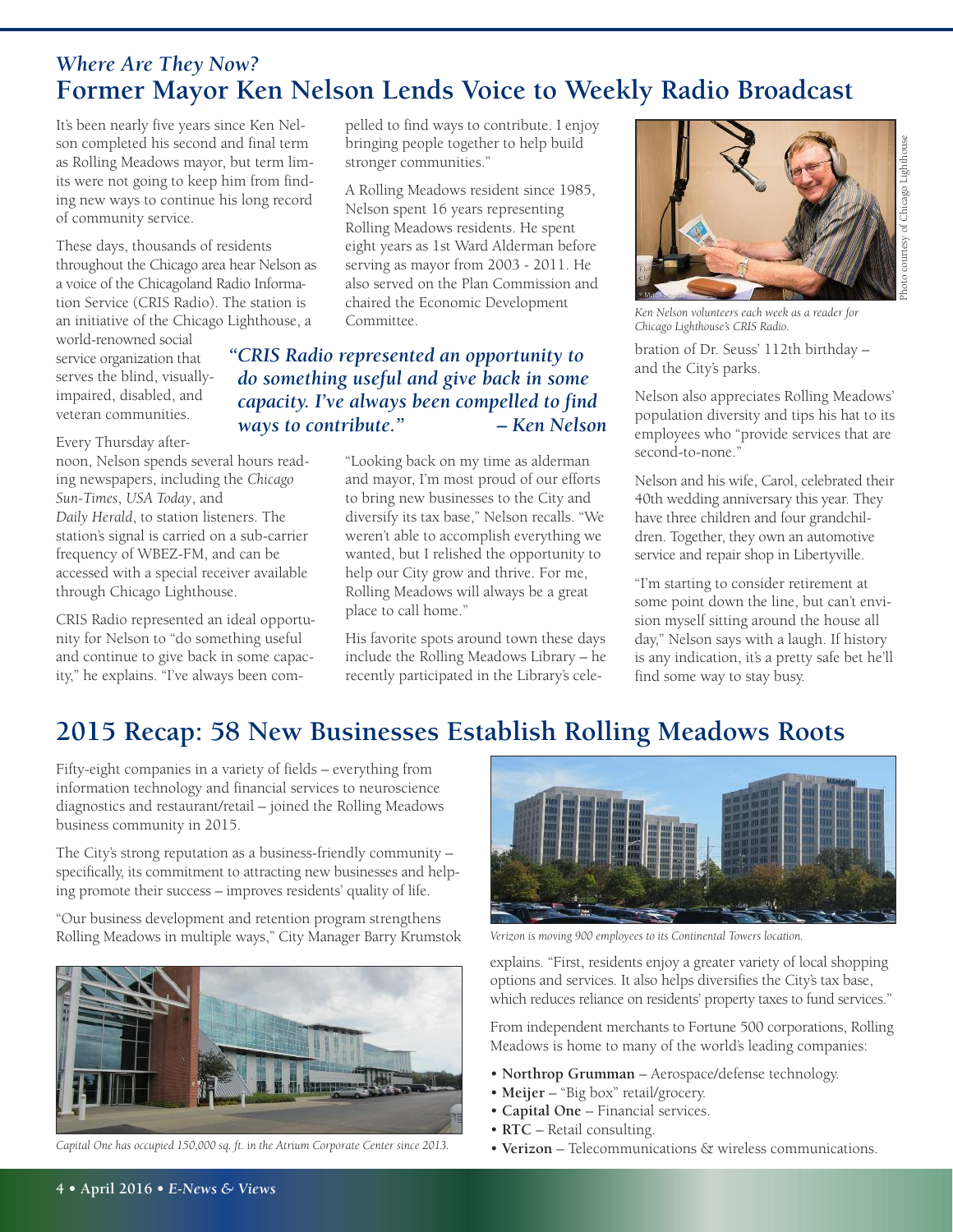### **Local Motor Fuel Tax Funds City Infrastructure Upkeep, Promotes Support of Area Businesses**

Drivers who fill up their vehicles at any of Rolling Meadows' 11 gas stations are directly contributing to the upkeep of nearly 70 miles of City-maintained roads.

The City's 4-cent per gallon Local Motor Fuel Tax (LMFT) generates nearly \$400,000 per year for its annual Streets

Program – roughly 40% of the total revenue budgeted. Each year, City officials allocate around \$1 million for road resurfacing and repairs to ensure that

streets remain in good condition. This helps reduce excessive wear and tear on residents' vehicles.

"The concept behind the City's LMFT is very simple: drivers who use City streets should help pay for their upkeep," Finance Director Melissa Gallagher explains. "It's a way for motorists who work in Rolling Meadows, or who shop here, to contribute

to street maintenance. Another advantage is that it helps reduce reliance on residents' property tax dollars to raise those funds."

Many local communities have approved LMFTs, and surveys commissioned by the City confirm that Rolling Meadows' is among the lowest in the area. Gallagher

*"Purchasing fuel from Rolling Meadows gas stations ensures the continued vitality of an important segment of our business community and a well-maintained local infrastructure." – Finance Director Melissa Gallagher*

> believes that serves as an important incentive for residents to "shop locally" at City-based gas stations.

"Purchasing fuel from Rolling Meadows gas stations is a win-win situation", she says. "It promotes the continued vitality of an important segment of our business community and ensures a well-maintained local infrastructure."

#### *Rolling Meadows Gas Stations*

- **BP**
	- 2059 Hicks Road
- **Citgo** 3600 Berdnick Street
- **Citgo** 2300 Plum Grove Road
- **Marathon** 3321 Algonquin Road
- **Marathon** 1300 Hicks Road
- **Marathon** 3005 Kirchoff Road
- **Marathon** 4200 Kirchoff Road
- **Meijer** 1251 Golf Road
- **Mobil** 2101 Hicks Road
- **Shell** 2200 Algonquin Road
- **Shell** 1950 Plum Grove Road

# **Seek Veterans, Family Members for 2016 Memorial Day Observance**

Have you or someone you know served in the U.S. Armed Forces? The Veterans Committee wants to honor that service during Rolling Meadows' annual Memorial Day ceremonies.

#### **Join Parade, Carillon Observance**

Committee members are seeking resident veterans and their family members to join this year's Memorial Day Parade and observance, Saturday, May 28th. Participants will march west along Kirchoff Road to the Carillon Tower, site of a solemn observance honoring those who have defended our freedom – especially those no longer with us.



*Local veterans march along the Kirchoff Road parade route.*

Committee members maintain a registry of all Rolling Meadows veterans who have participated in previous Memorial Day ceremonies. Veterans who have not registered before – and would like to be part of this year's events – may contact City Hall at 847-394-8500.

More information on this year's activities will be featured in the May/June issue of *News & Views*.





*The City's annual Veterans Dinner is free for resident veterans and guests.*

**Weekend Ceremonies Begin with Friday Evening Veterans Dinner** The City will also host its annual Veterans Dinner Friday, May 27th, at Meridian Banquets (1701 West Algonquin Road). The dinner offers a chance for local veterans to reconnect with fellow service members. Each attendee may bring a guest. Space is limited to 200. Contact City Hall (847-394-8500) for reservations.